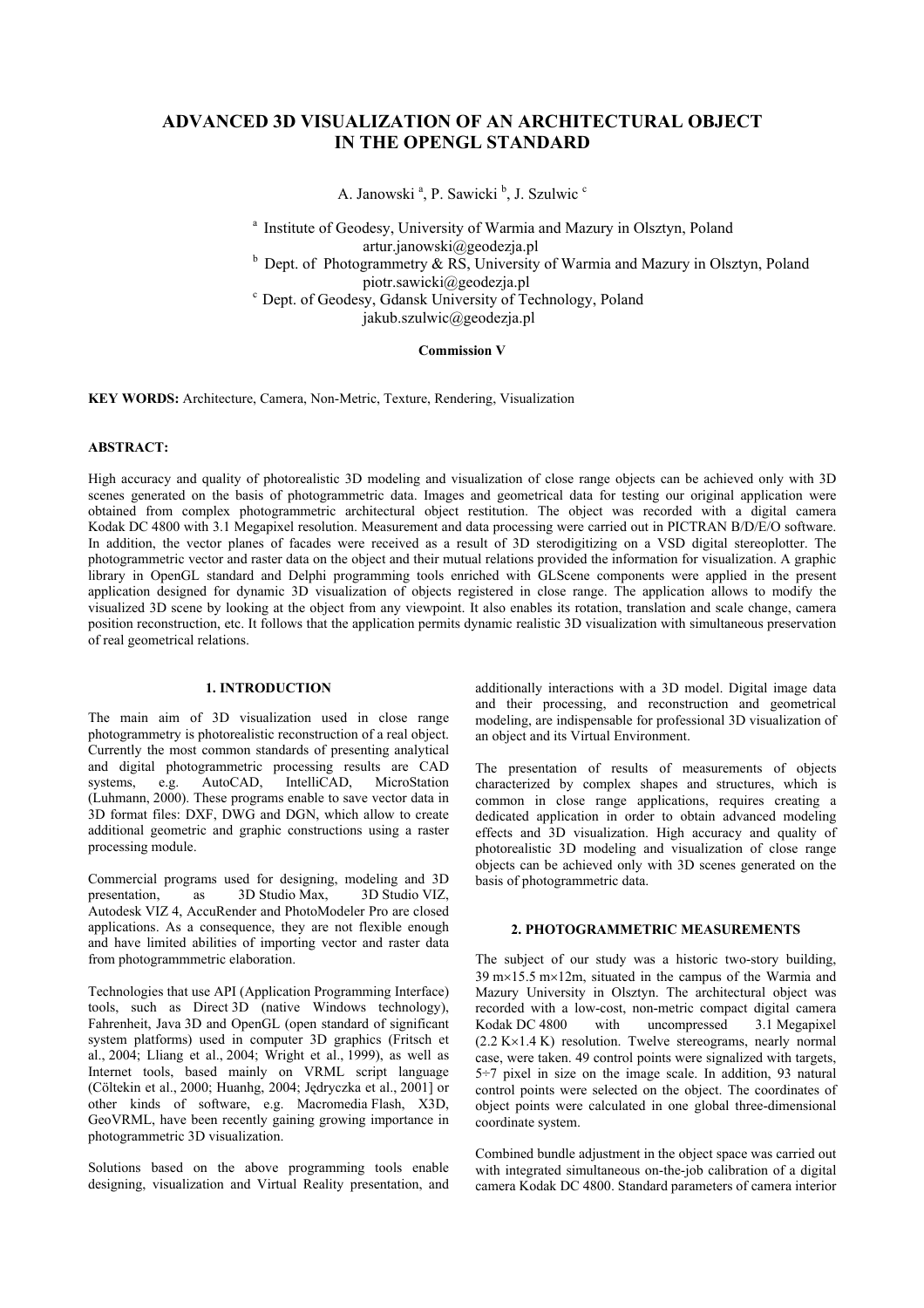orientation, radial distortion  $A_1$ , decentering  $B_1$  and scale  $C_1$ parameters were determined using bundle adjustment. The other parameters, e.g. distortion  $A_2$ , decentering  $B_2$  and shear  $C_2$ , were insignificant in the self-calibration process.

Points of the digital object model (DOM) were measured in the TIN (Triangular Irregular Network) structure and calculated by space intersection. The interior parameters of the camera and the exterior orientation parameters of single images, calculated by bundle adjustment, and the DOM were essential to create digital orthoimages. The measurement of image coordinates, combined bundle adjustment with self-calibration, measurement of DOM points, and digital orthophoto rectification were carried out in the PICTRAN B/D/E/O photogrammetric system.

In addition, the vector planes of all object facades were received as a result of 3D sterodigitizing on a VSD (Video Stereo Digitizer) digital stereoplotter. Non-metric images were oriented by the Direct Linear Transformation method. Sterodigitizing of each facade was carried out in defined thematic layers. The vector data (points and geometric items) were saved in DXF format and transferred to the assigned MicroStation System as CAD-objects, and further generalized and edited on a 1:50 scale.

Results of a complex photogrammetric evaluation (the parameters and accuracy are presented in Table 1) provided the basis for modeling and 3D visualization. The coordinates of signalized and natural control points, calculated parameters of exterior orientation of images, points of DOM (triangles), the vector planes of facades in DXF format, and selected orthoimages were input data for the generation of a 3D scene.

| PARAMETERS OF PHOTOS            |                                            |
|---------------------------------|--------------------------------------------|
| Digital camera                  | Kodak DC 4800                              |
| Pixel resolution                | 2160×1440                                  |
| Focal lenght                    | 6 mm (Fix Focus 0.5 m $\div\infty$ )       |
| Zoom                            |                                            |
| Number of photos                | 24                                         |
| Object distance $Y_F$           | $\sim 16 \text{ m}$                        |
| Image scale $1: M_{P}$          | $\sim 1:2600$                              |
| Base ratio v                    | $1/4 \div 1/5$                             |
| Overlap $p_x$                   | $\sim 80 \%$                               |
| <b>ACURACCY OF MEASUREMENTS</b> |                                            |
| 49 signalized control points    | $m_{P \text{ CPs}} = \pm 7.8 \text{ mm}$   |
| 93 natural control points       | $m_{P\ C\text{Pn}} = \pm 13.2 \ \text{mm}$ |
| Image point measurement         | $m_{x',y'} = \pm 0.33 \text{ pxl}$         |
| Orthoimages                     | $m_{P \text{ Ort}} = \pm 23$ mm            |
| DLT orientation                 | $m_{P D L T} = \pm 15.7$ mm                |
| 3D stereodigitizing             | $m_{P Sd} = \pm 25$ mm                     |

#### Table 1. Parameters and accuracy of photogrammetric measurements

Referring to the experience gained during photogrammmetric reconstruction of an architectural object on the basis of nonmetric digital images and creating an application in the OpenGL standard for dynamic 3D visualization of close range objects, the authors proposed a technological scheme of the process (Janowski et. al., 2005).

### **3. APPLICATION IN THE OPENGL STANDARD**

The OpenGL standard was used in our original application for dynamic 3D visualization, since this graphic library is available for all major hardware and system platforms, and has rich documentation. Delphi (Jacobs, 1999) programming tools enriched with GLScene components (Sechidis et al., 2004) were used in order to simplify the procedures of creating real 3D scenes**.**

The Delphi programming language was applied due to three principal features:

- it is RAD (Rapid Application Development) type programming tool, which affects the speed and simplicity of creating an application.
- it provides an effective result code
- it has calibrated access to database, which is an important argument as regards further development of the application; it also has native components cooperating with Interbase/Firebird, on which future operation of the system will be based

A wire frame model of the object was built at the first stage of creating 3D visualization. Due to a relatively simple shape of the building, the application of wire frames was limited to primitives in the form of rectangular segments of planes (Figure 1), which represented elements of the facade. The Digital Object Model, vector facade maps and control point coordinates provided the basis for measuring defining facades fragments and determining their spatial position in the global coordinate system of the object.

The wire frame model and defined polygons were used as a base for texture superimposition. Texture areas corresponding to the primitives of the wire frame model were removed from individual orthoimages. Extensive overlap of photos allowed to choose the middles of images, and eliminate considerable perspective distortions. The fragments of images not representing the facade were filled with transparent background.

The next stage included changing of the size of textures, to adjust them to the size required by the OpenGL standard. The size of textures must be equal to any positive natural power of the number 2  $(2, 4, 8, 16...)$ , so textures were resampled to the optimal size of 1024×1024 pixels. This conversion did not noticeably deteriorate the final effect of visualization, and significantly reduced the amount of data needed to process each animated frame. In order not to lower the accuracy of measurements, it was assumed that they will be performed on textures collected from original photogrammetric photos. Textures saved as 24 bit BMP files, with a description of transparency features (additional 8 bits), were used to map a previously developed wire frame model.

The distinguishing elements of the visualized scene were indicated by means of single spheres. They were stations of the camera used for photo recording, and the center of a threedimensional coordinate system of 3D scenes (Figure 2). The system allows to locate the projection center of the visualized object in these points.

A number of functions enabling to modify the visualized 3D scene and make it dynamic were introduced into the created application, referred to as "3D Visualization". The choice of a given option is made in the unrolling menu, using scroll and mouse buttons.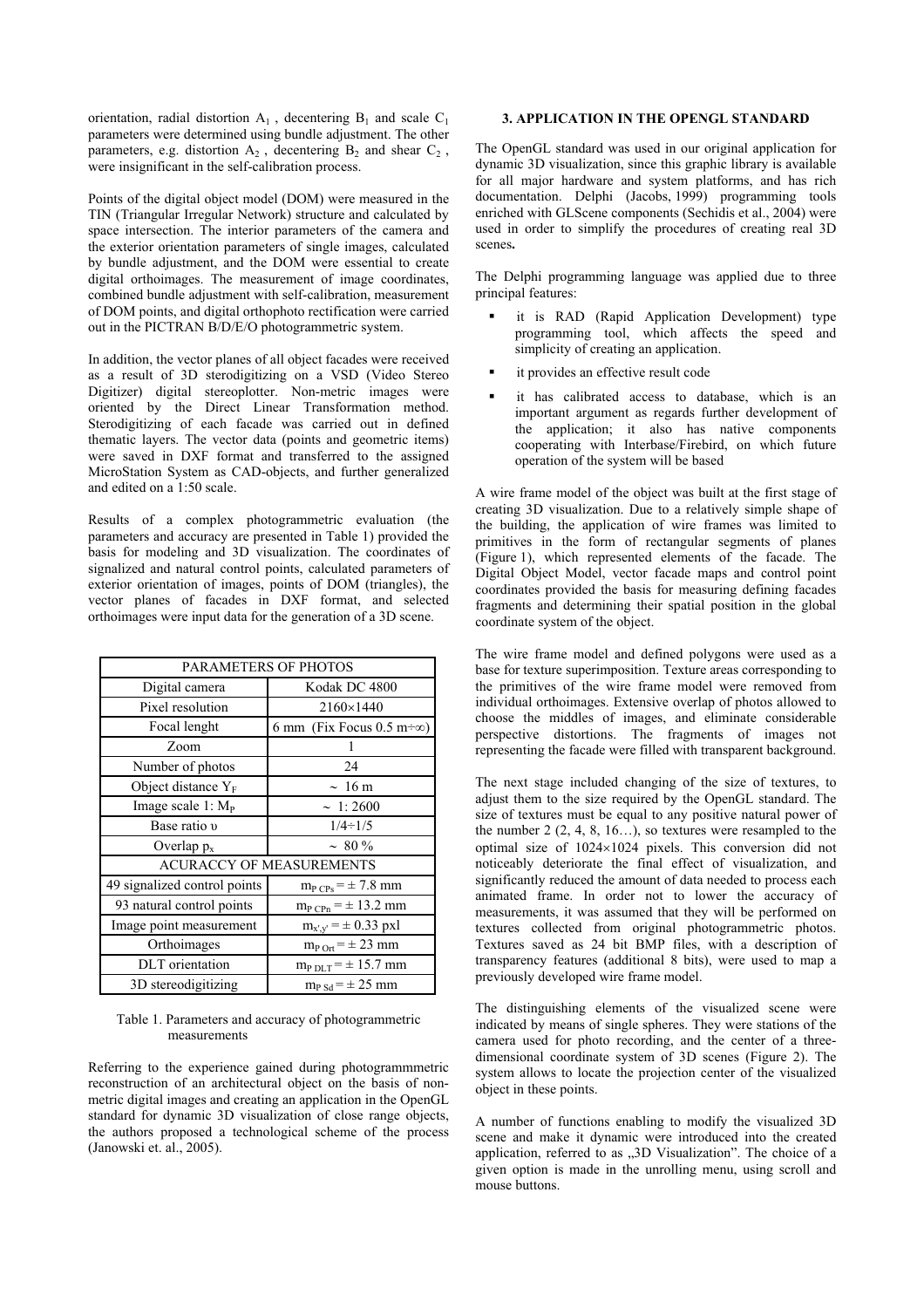

Figure 1. 3D Visualization program window – primitives of wire frames model



Figure 2. 3D Visualization program window – visualized object and camera position indicators



Figure 3. 3D Visualization program window – orthogonale projektion